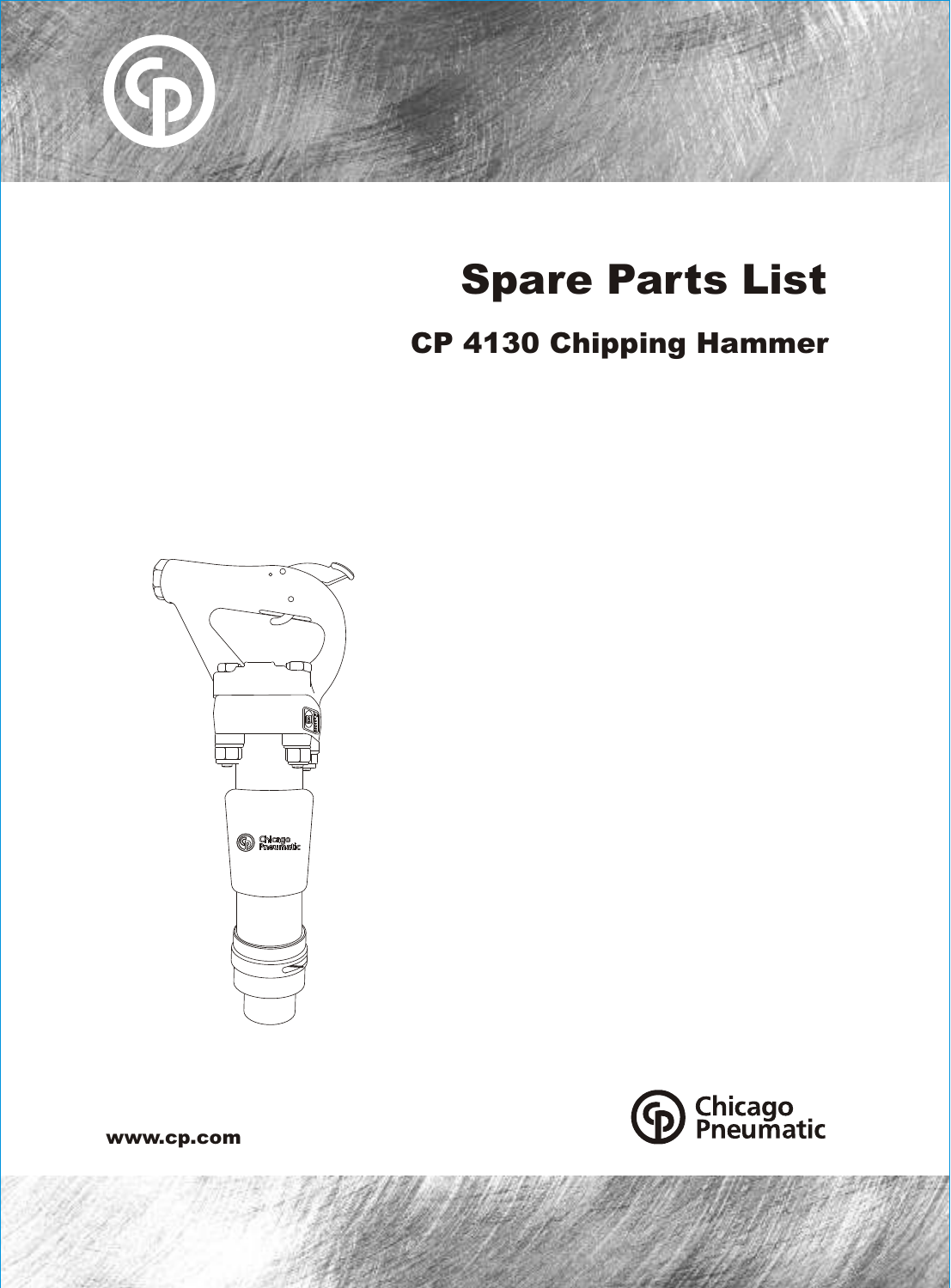## 2005-01<br>No. 9800 0539 01

© Copyright<br>STOCKHOLM • SWEDEN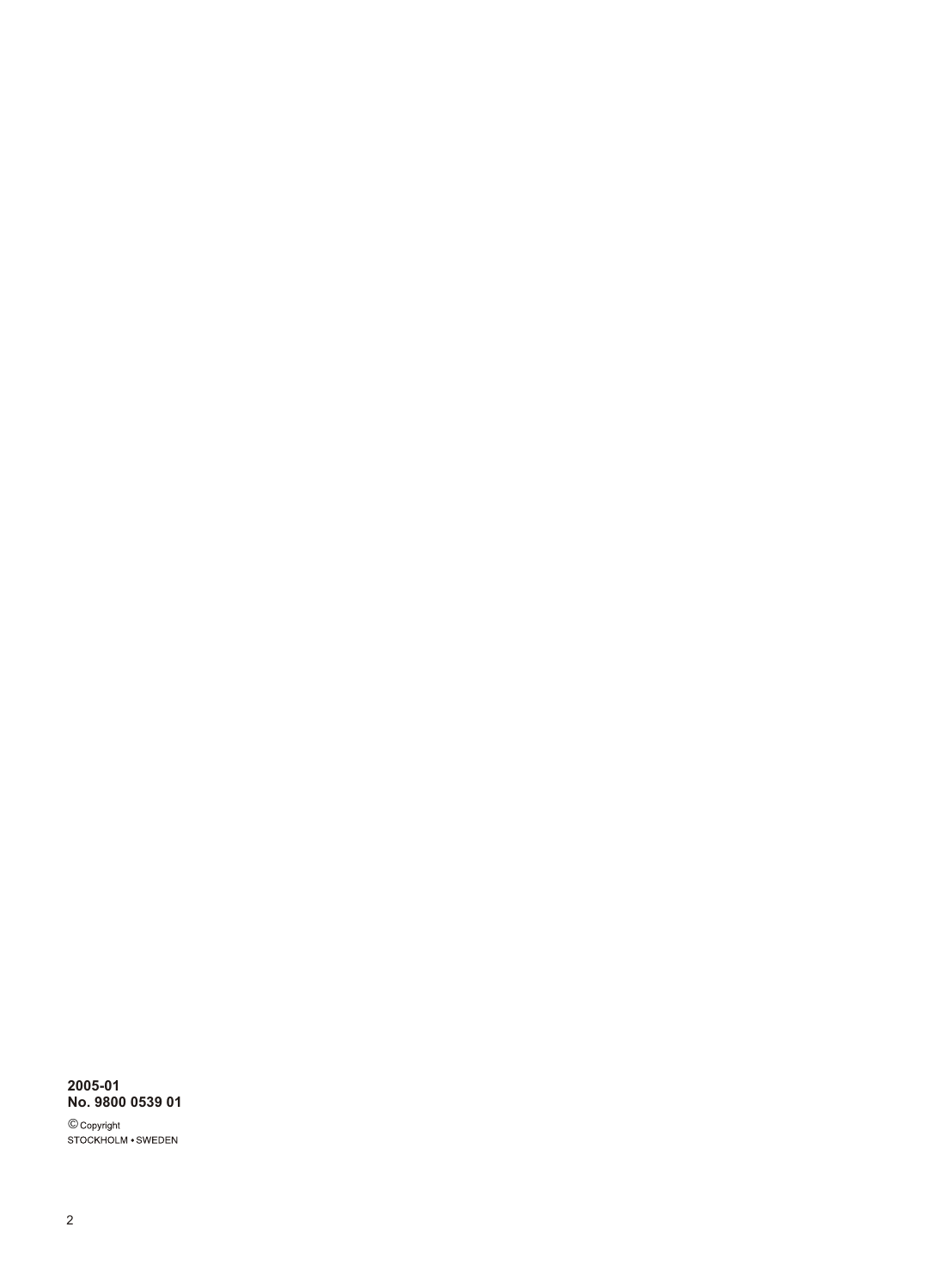### **Contents Pages**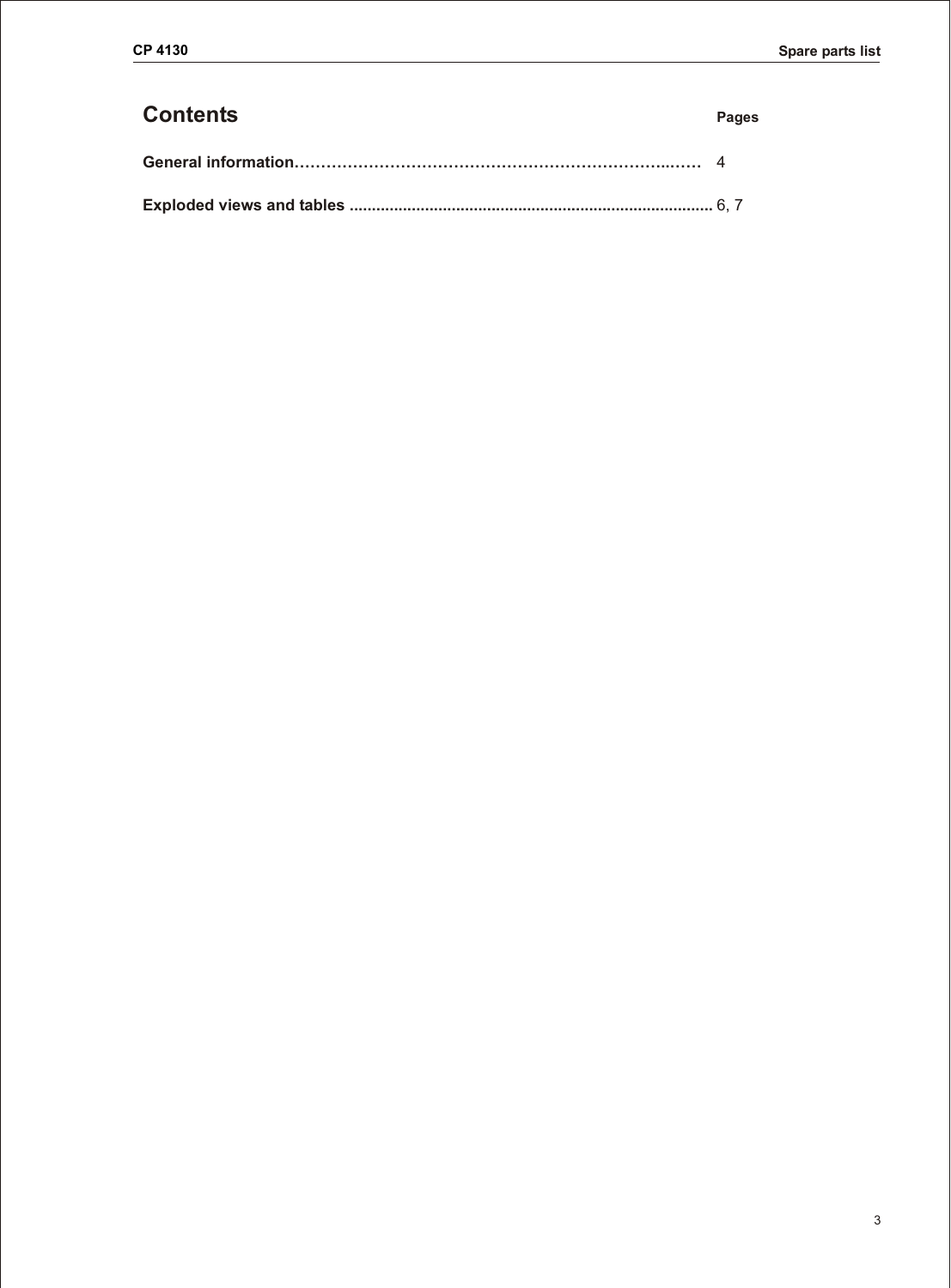## **GENERAL INFORMATION**

Welcome! Protect your investment in the world's finest air tools. Use genuine CP replacement parts.

The purchase of replacement parts for your CP tools deserves the same good judgment that resulted in the buying of the tools themselves. Each genuine CP part is made from carefully selected and inspected material, subjected to sophisticated machinery and finishing processes and heat-treated to produce just the right combination of hardness, ductility and impact resistance for its intended use. All parts are manufactured concurrently with those used in production tools, and are identical to them. The use of parts other than genuine CP replacement parts can lead to substandard performance, early failure, possible damage of other parts and, in some instances, unsafe conditions.

To reduce the risk of injury, read and understand the Operating Instructions manual and the percussion tool safety instructions before operating the tool.

CP 4130 is a pneumatic tool designed for light concrete demolition, soft tunneling, pile-capping and bridge work applications.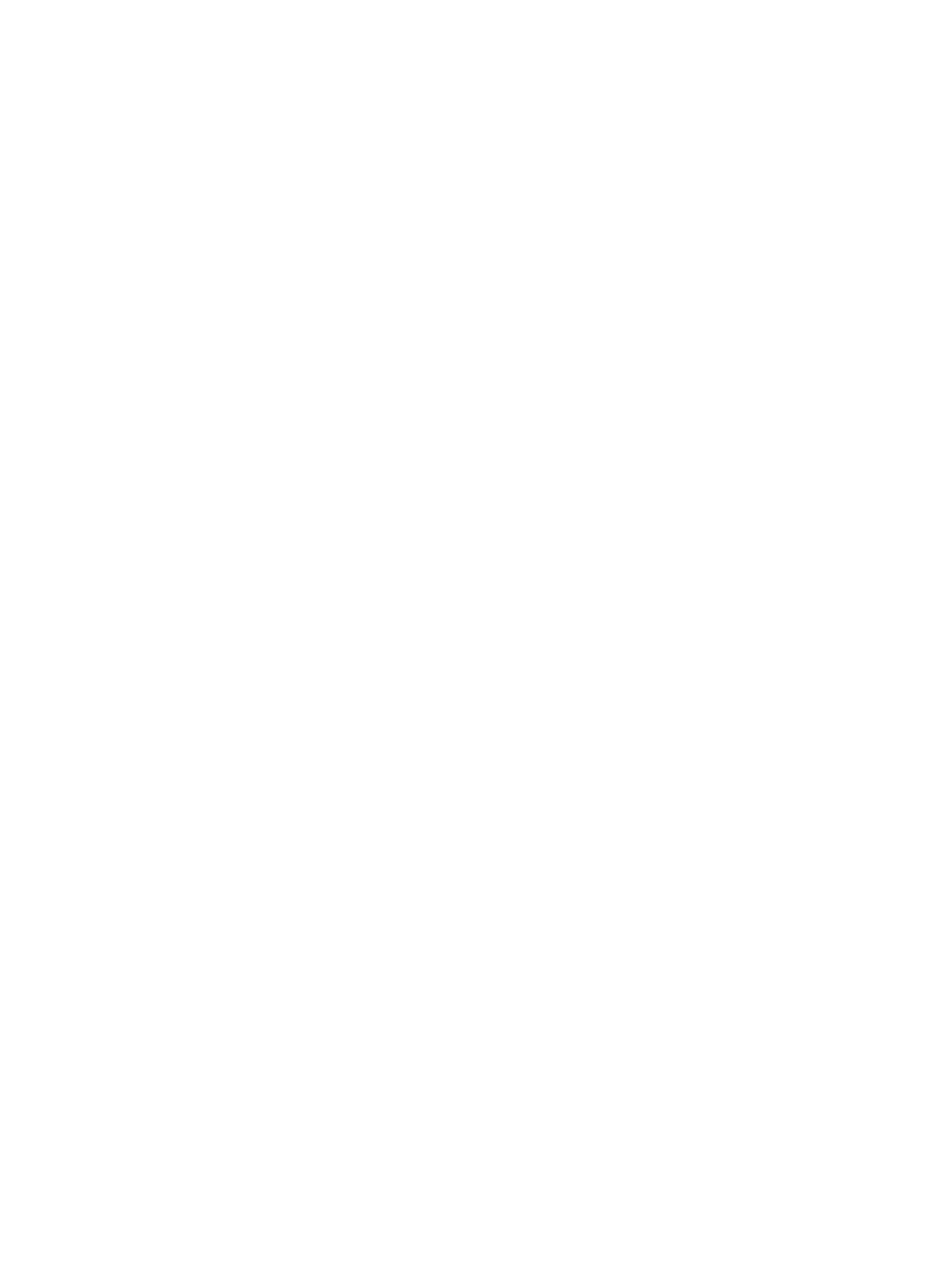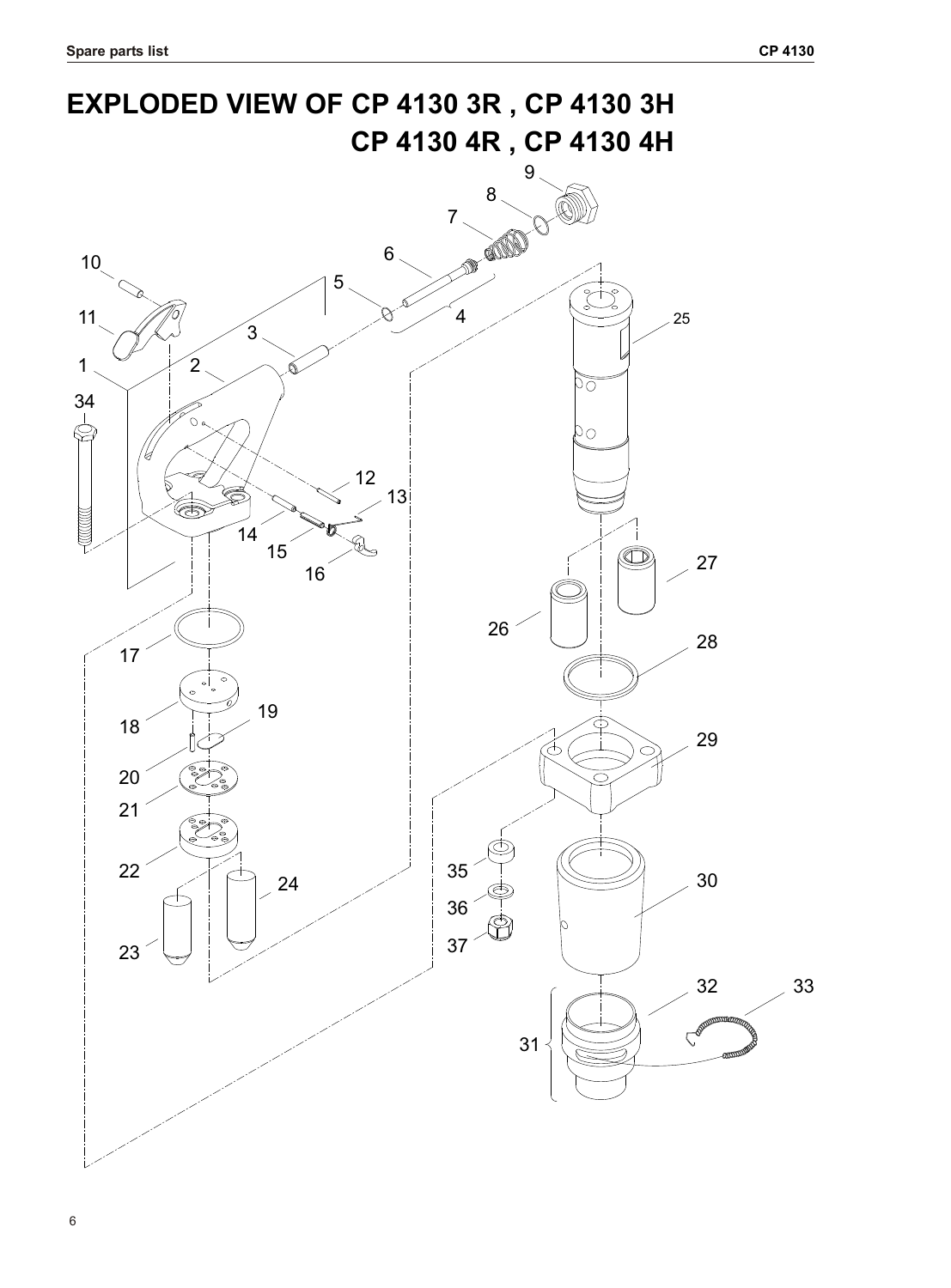#### Ref. No. Ordering No. Qty. Description

CP 4130 Chipping Hammer

| 1  | Z8342857            | 1 | Handle (Includes item No. 2 & 3)              |
|----|---------------------|---|-----------------------------------------------|
| 2  |                     | 1 | Handle                                        |
| 3  |                     | 1 | <b>Throttle valve Bush</b>                    |
| 4  | R157957             | 1 | Throttle valve (Includes item No. 5 & 6)      |
| 5  | R138140             | 1 | O-ring (Throttle valve)                       |
| 6  |                     | 1 | Throttle valve                                |
| 7  | R157960             | 1 | Throttle valve spring                         |
| 8  | C046471             | 1 | O-ring (Air inlet bushing)                    |
| 9  | R085595             | 1 | Air inlet bushing                             |
| 10 | A043627             | 1 | Pin - Lever                                   |
| 11 | R157990             | 1 | Lever                                         |
| 12 | G071660             | 1 | Pin - Stop (1/8")                             |
| 13 | R157956             | 1 | Lock-off spring                               |
| 14 | R158137             | 1 | Pin - Lock-off trigger (5/32")                |
| 15 | R158138             | 1 | Pin - Lock-off trigger (3/32")                |
| 16 | R <sub>157955</sub> | 1 | Lock-off trigger                              |
| 17 | C116352             | 1 | O-ring                                        |
| 18 | P071350             | 1 | Lid - Upper valve case                        |
| 19 | P071358             | 1 | Valve                                         |
| 20 | A041797             | 2 | Pin - Dowel                                   |
| 21 | P071352             | 1 | Case - Valve                                  |
| 22 | P071351             | 1 | Lid - Lower valve case                        |
| 23 | P118662             | 1 | Piston - 3"                                   |
| 24 | P118678             | 1 | Piston - 4"                                   |
| 25 |                     | 1 | Cylinder                                      |
| 26 | P001550             | 1 | Bushing - Round                               |
| 27 | P001551             | 1 | Bushing - Hex                                 |
| 28 | R157952             | 1 | Ring - Clamp                                  |
| 29 | R157951             | 1 | Flange - Cylinder                             |
| 30 | P155535             | 1 | Muffler                                       |
| 31 | P107243             | 1 | Sleeve - Retainer (Includes item No. 32 & 33) |
| 32 | P070994             | 1 | Spring - Lock coil                            |
| 33 |                     | 1 | Sleeve - Retainer                             |
| 34 | R <sub>157954</sub> | 4 | <b>Bolt</b>                                   |
| 35 | R <sub>155421</sub> | 4 | Bumper                                        |
| 36 | R158143             | 4 | Washer                                        |
| 37 | R157953             | 4 | Nyloc nut                                     |